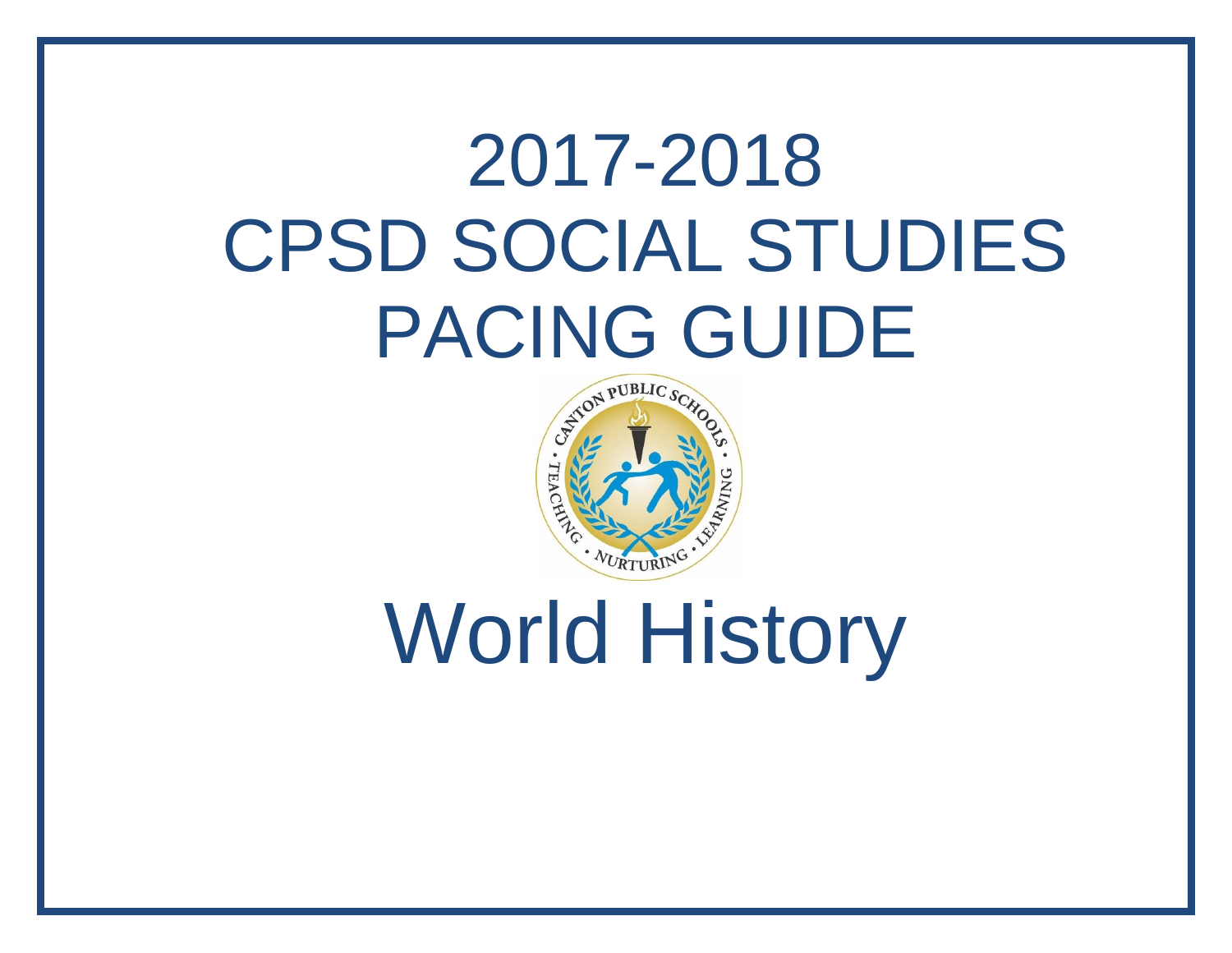## **Canton Public School District World History Pacing Guide 2017-2018**

## **World History**

| <b>Competency</b>   | <b>Objective</b>                                                                                                                                                                                                                                                                                                                               | Term        |              |                              |                           |  |  |  |
|---------------------|------------------------------------------------------------------------------------------------------------------------------------------------------------------------------------------------------------------------------------------------------------------------------------------------------------------------------------------------|-------------|--------------|------------------------------|---------------------------|--|--|--|
|                     |                                                                                                                                                                                                                                                                                                                                                | 1           | $\mathbf{Z}$ | $\overline{\mathbf{3}}$      | 4                         |  |  |  |
| <b>Competency 1</b> | Understand different political systems in the Modern Western World and their impact on the<br>respective societies that adopted them.                                                                                                                                                                                                          |             |              |                              |                           |  |  |  |
| 1a                  | Compare and contrast governmental forms (Democracy, aristocracy/oligarchy,<br>absolutism, constitutionalism, totalitarianism, monarchy and republic) as practiced by the<br>societies that adopted them over time. (DOK 2)                                                                                                                     |             | п            | O                            | O/<br>R                   |  |  |  |
| 1 <sub>b</sub>      | Compare and contrast the ideologies and practices of communism, socialism, liberalism,<br>fascism, nationalism, and imperialism. (DOK 2)                                                                                                                                                                                                       |             | $\Omega$     | O                            | O/<br>R                   |  |  |  |
| 1 <sub>c</sub>      | Analyze the different governmental systems of countries in Europe, Asia, and the<br>Americas (e.g., Fascism in Italy and Germany, Communism in Russia and China,<br>Democracy in the United States, Monarchy in England, etc.) since the Age of<br>Enlightenment in terms of the main factors that contributed to their rise and fall. (DOK 4) |             | $\Omega$     | $\mathbf 0$                  | O/<br>R                   |  |  |  |
| <b>Competency 2</b> | Understand the impact of political, technological, economic, cultural, religious, and demographic<br>changes within the global community.                                                                                                                                                                                                      |             |              |                              |                           |  |  |  |
| 2a                  | Analyze and explain the origins, spread, and impact of the First and Second Industrial<br>Revolutions. (DOK 3)                                                                                                                                                                                                                                 |             | $\mathbf I$  | $\mathbf 0$                  | $\mathbf{O}/$<br>$\bf{R}$ |  |  |  |
| 2 <sub>b</sub>      | Explain, by drawing on different political and cultural contexts, the evidence of the<br>tensions between religions, within religions, and between secularism and religion. (DOK 2)                                                                                                                                                            | I           | $\mathbf 0$  | $\mathbf{O}/$<br>$\mathbf R$ | O/<br>$\bf{R}$            |  |  |  |
| 2c                  | Describe the nature of the transitions from one governmental form to another (e.g.,<br>violent, non-violent, ideological, economic). (DOK 2)                                                                                                                                                                                                   | $\mathbf I$ | $\mathbf 0$  | $\mathbf 0$                  | O/<br>$\bf{R}$            |  |  |  |
| 2d                  | Analyze international demographic trends (population growth, decline, movement) and<br>their relationship with the development of various societies around the world. (DOK 2)                                                                                                                                                                  |             | $\mathbf 0$  | $\mathbf{O}/$<br>$\bf{R}$    | O/<br>$\mathbf R$         |  |  |  |
| <b>Competency 3</b> | Understand causes and consequences of contact, cooperation, and conflict (e.g., diplomatic,<br>economic, political, cultural/ethnic, military, biological) between various societies, nations, and<br>groups of people.                                                                                                                        |             |              |                              |                           |  |  |  |
| 3a                  | Analyze the role of imperialism and industrialism as factors in the rise of global conflict<br>since the Age of Enlightenment. (DOK 3)                                                                                                                                                                                                         |             | L            | $\mathbf 0$                  | $\mathbf{O}/$<br>$\bf R$  |  |  |  |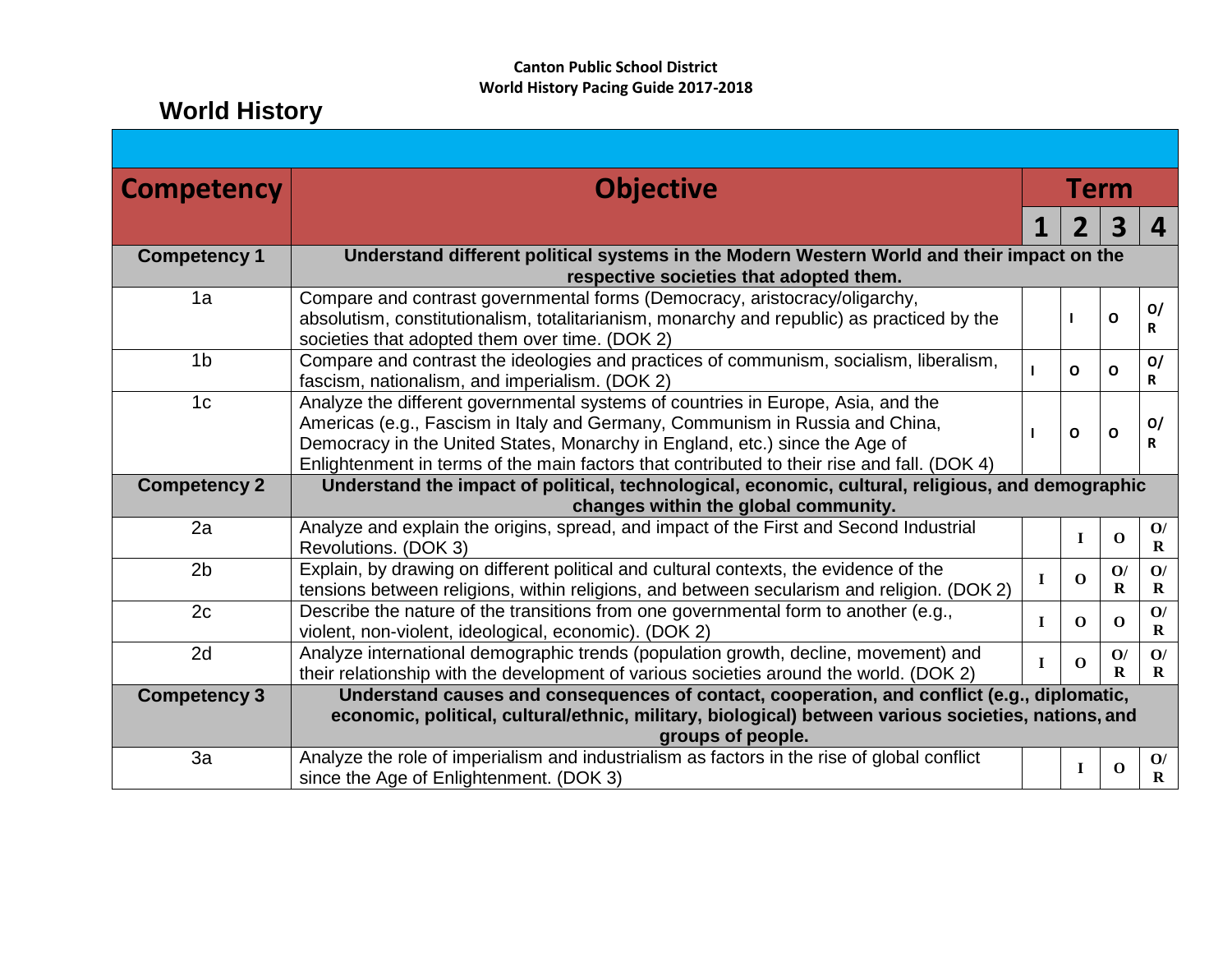| 3 <sub>b</sub>      | Critique the successes and failures of initiatives to create international security (e.g.,<br>Bourbon Family Compact, Concert of Europe, Holy Alliance, League of Nations, United<br>Nations, SEATO, Non-Aligned States, etc.). (DOK 3)                                                                                                            |  | $\mathbf I$  | $\mathbf 0$  | O/<br>R                       |  |
|---------------------|----------------------------------------------------------------------------------------------------------------------------------------------------------------------------------------------------------------------------------------------------------------------------------------------------------------------------------------------------|--|--------------|--------------|-------------------------------|--|
| 3c                  | Analyze the causes, effects, and unique features of World War I and World War II in terms<br>of the changes in diplomatic relationships among the various countries involved. (DOK 3)                                                                                                                                                              |  | T            | $\mathbf 0$  | O/<br>$\mathbf R$             |  |
| 3d                  | Describe the causes of the Cold War and its effects on contemporary world affairs. (DOK<br>2)                                                                                                                                                                                                                                                      |  | I            | $\Omega$     | $\mathbf{O}/$<br>$\mathbf{R}$ |  |
| <b>Competency 4</b> | Understand that increased interactions among people have resulted from: technological and<br>communication innovation, political and economic change, and demographic and climate change.                                                                                                                                                          |  |              |              |                               |  |
| 4a                  | Compare and contrast the Glorious Revolution of England, the American Revolution, and<br>the French Revolution and their enduring effects worldwide on the political expectations<br>for self-government and individual liberty. (DOK 3)                                                                                                           |  |              | $\mathbf{o}$ | O/<br>R                       |  |
| 4 <sub>b</sub>      | Identify the various locations of colonial rule of nations such as England, France,<br>Germany, Italy, Japan, the Netherlands, Russia, Spain, Portugal, and the United States<br>and analyze the colonial relationships of each. (DOK 3)                                                                                                           |  |              | $\mathbf{o}$ | O/<br>R                       |  |
| 4c                  | Analyze the integration of countries into the global community and the roles of<br>demographic change, climate change, medical advances, and cultural exchange in that<br>integration. (DOK 3)                                                                                                                                                     |  | $\mathbf{o}$ | $\Omega$     | O/<br>R                       |  |
| 4d                  | Analyze the international developments in the post-World War II world in terms of global<br>economic, military, and political power shifts (e.g., developments of nationalism in Africa<br>and the -Middle Eastll, the effects of the Truman Doctrine and the Marshall Plan in<br>Southeast Asia, the collapse of the Soviet Union, etc.). (DOK 4) |  |              | $\mathbf{o}$ | O/<br>R                       |  |
| <b>Competency 5</b> | Understand rights in society and changing conception of rights (civil or human).                                                                                                                                                                                                                                                                   |  |              |              |                               |  |
| 5a                  | Differentiate between civil rights and human rights in their historical contexts (e.g., the<br>Enlightenment, American and French Revolutions, Colonial Independence Movement--<br>such as the Free India Movement, and movements in Latin America). (DOK 2)                                                                                       |  |              | $\mathbf{o}$ | O/<br>R                       |  |
| 5 <sub>b</sub>      | Describe the role and impact of international civil rights movements and leaders (e.g.,<br>Gandhi, Tiananmen Square protests, Tibetan Freedom Fighters, Ras Tafari Movement,<br>etc.) on the colonized countries in places such as Africa, Caribbean/South America, and<br>Southeast Asia, etc., in appeals for independence. (DOK 2)              |  |              | $\Omega$     | O/<br>R                       |  |
| 5c                  | Identify and distinguish between the methods of proponents of civil or human rights and<br>the methods of their opponents since the Age of Enlightenment (e.g., Rousseau,<br>Wollstonecraft, Blanqui, anarchists, Gandhi, Ho Chi Minh, Cesar Chavez). (DOK 2)                                                                                      |  |              | O            | O/<br>R                       |  |
| <b>Competency 6</b> | Understand the economic causes and patterns of global change in the era of New                                                                                                                                                                                                                                                                     |  |              |              |                               |  |